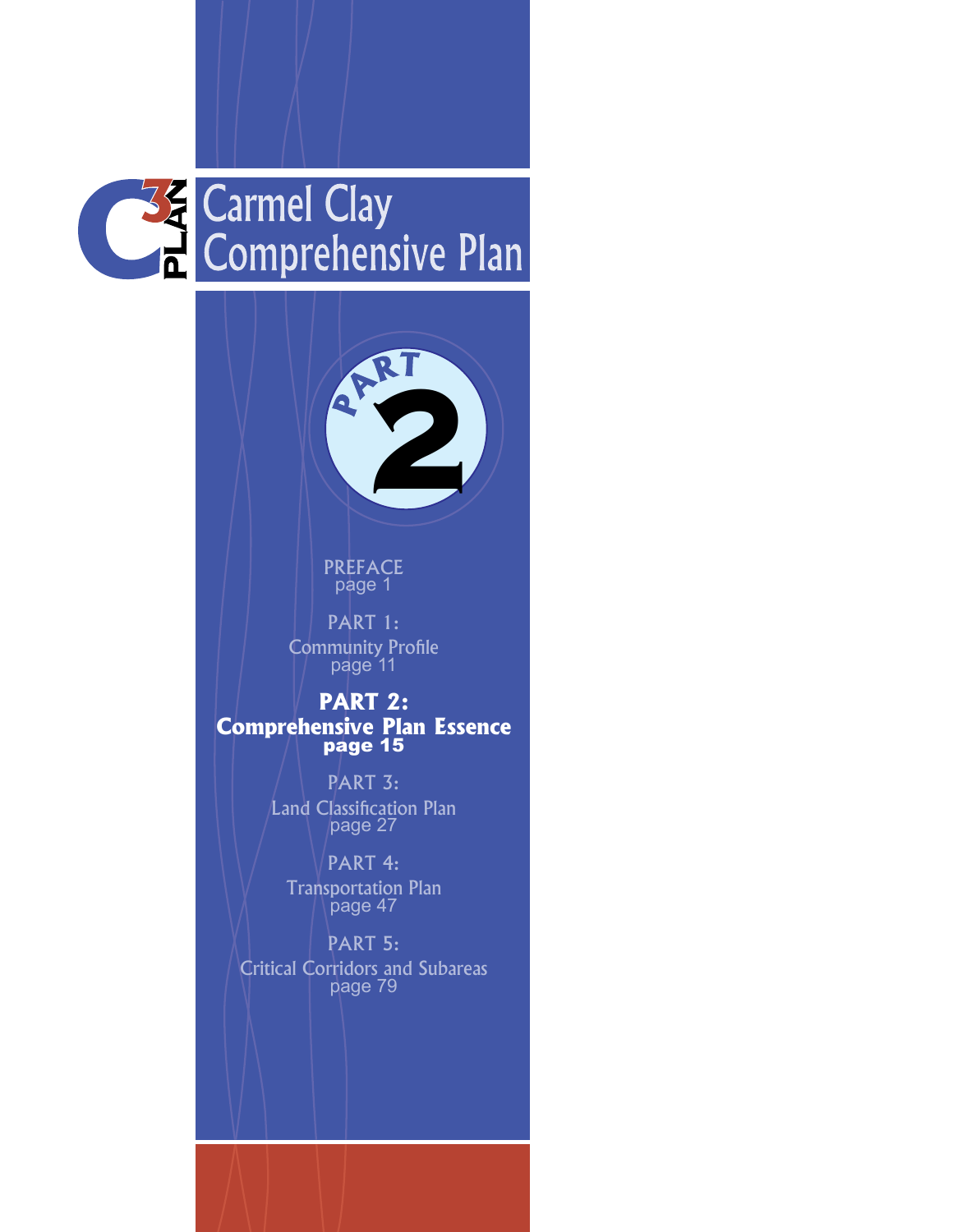### COMPREHENSIVE PLAN ESSENCE INTRODUCTION

*Part 2: Comprehensive Plan Essence* establishes the City's planning policies and objectives categorized by geographic area. Although there are many similarities in each district there are also significant differences. This approach will clearly communicate and guide the public and its leaders in future decision making and share with the development community the City's policies and objectives. Further, the public can base their expectations on the content of this Part.

Merriam-Webster defines essence as "the most significant element, quality, or aspect of a thing or person." For this reason, the term "essence" was chosen for Part 2's title to convey the content within contained the core policies and objectives for the City of Carmel.

To address each geographic area, this Part is divided into the following five sections:

| 2. East Carmel Policies and Objectives pg 22 |
|----------------------------------------------|
| 3. North Central Carmel Policies             |
| 4. South Central Carmel Policies             |
|                                              |
| 5. West Carmel Policies and Objectives pg 25 |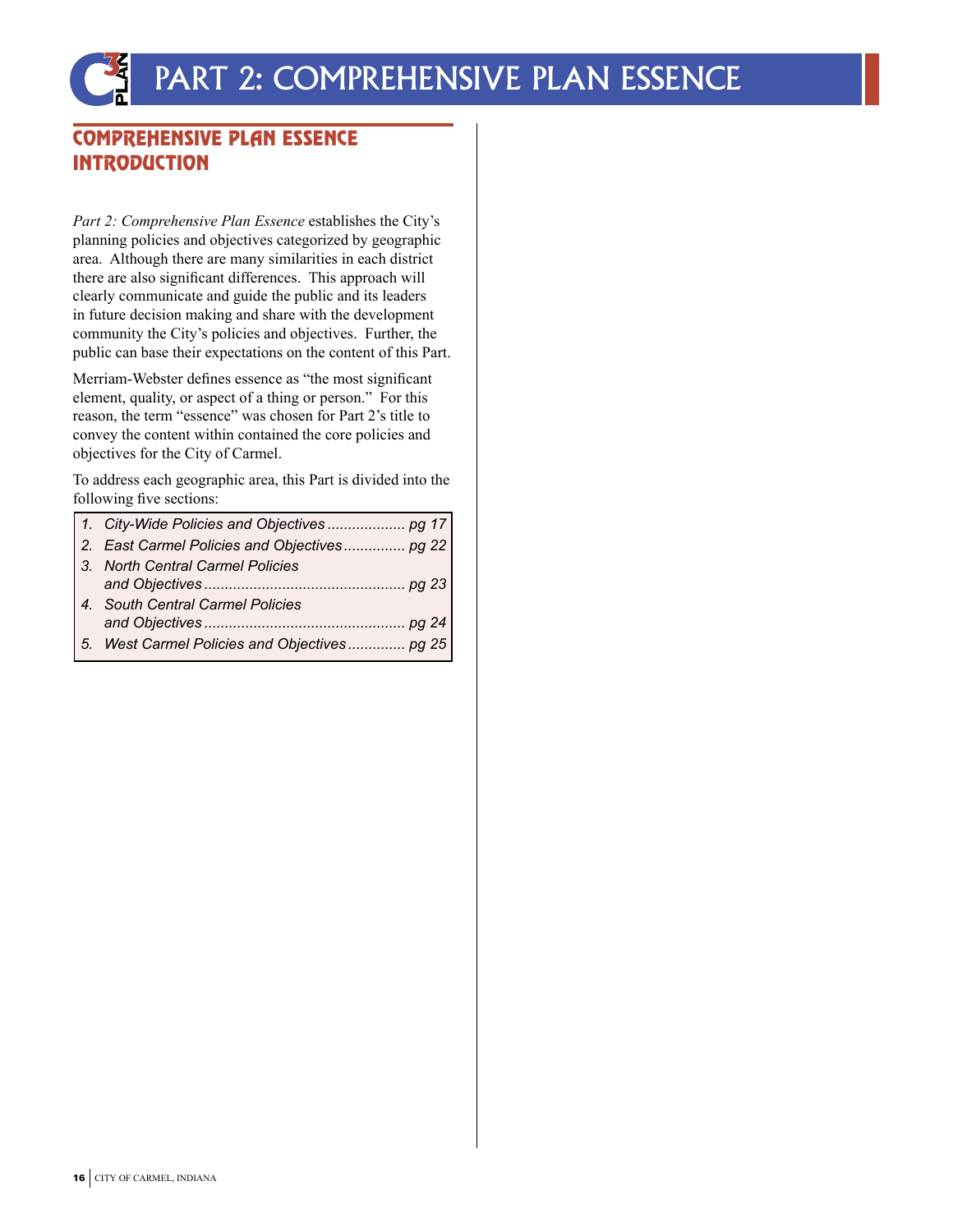### CITY-WIDE POLICIES AND OBJECTIVES

#### **Policy 1: Manage Community Form**

**Introduction:** The purpose of managing form is to achieve a superior quality built and natural environment in which people reside, work, and recreate. Managing community form is the combination of land use planning, transportation planning, urban design, influencing transitions, and place-making.

The tools used to manage community form take shape as development guidelines, zoning ordinances, subdivision regulations, building codes, studies, small area plans, negotiations, commitments, conditions, covenants, redevelopment initiatives, policies, education and the like. No single tool can effectively manage community form.

Managing community form is a departure from purely land use based regulations that encourage segregation and challenge the community's ability to establish essential connectivity. This model is more permissive of integrating complementary uses and requires greater sensitivity to transitions between differing land classifications.

**Objective 1.1:** Continue to evaluate the pros and cons of design-oriented regulations (e.g. Old Meridian District) into the zoning and subdivision control ordinances based on Part 3: Land Classification Plan.

**Objective 1.2:** Recognize the uniqueness in each planning district and establish regulations, subarea plans, and/or pattern books to preserve these unique features.

**Objective 1.3:** Utilize the intent of the *C3 Plan* to development proposals to leverage the desired outcomes and control deviations from the City's policies and objectives.

**Objective 1.4:** Be very sensitive to connectivity and transitions between adjacent areas. Discourage unplanned or harsh contrasts in height, building orientation, character, land use, and density. If there exists contrast, utilize multiple design principles to soften transitions.

**Objective 1.5:** Local streets should be designed to connect to existing (when practical) and future neighborhoods so that existing connected streets do not become overburdened.

**Objective 1.6:** Allow mixed-use in response to market demand and consumer preferences, and only in areas suitable for commercial development.

**Objective 1.7:** Continue to build the city park and trail system through targeted acquisition of remaining undeveloped parcels, particularly in areas identified by the 2020-2025 Zone Improvement Plan.

**Objective 1.8:** Continue to manage commercial signage to balance the visibility needs of business with the aesthetic quality which has made Carmel an attractive place to live.

#### **Policy 2: Be a Leading Edge City**

**Introduction:** The expression "Leading Edge City" is applied to communities that have broad name recognition, notable culture, a positive image, diversity in housing, broad range of employment, business vitality, strong architectural presence and character, sense of place, environmental awareness, effective public transportation, and most importantly a desirable quality of life.

**Objective 2.1:** Commit to high architectural energy efficient and environmental design standards for all municipal buildings and facilities. The intent is to set a precedent for quality and to establish character goals for private sector development to emulate. Developers will take cues from municipal improvements and be more likely to follow the City's lead. This commitment will also further the City's competitive advantage in the region, and increase community pride in the built environment.

**Objective 2.2:** Further enhance the amenities, development opportunities, office-supporting commerce and technology infrastructure necessary to support current businesses and to attract additional businesses to Carmel. Concurrently, it is important to continue investing to enhance community quality of life to provide a superior place for people in all socioeconomic classes to live by encouraging high quality public spaces, interesting parks, plazas, public gardens, treelined streets and boulevards, and trails connecting people to places. There is significant evidence that high quality of life is a major attraction for businesses, thus making this a primary component of this objective.

**Objective 2.3:** Continue to encourage a variety of housing options to meet the needs of the market place.

**Objective 2.4:** Support local intra-city and regional commuter transit systems as described in Part 4: Transportation Plan.

**Objective 2.5:** Enhance a bicycle- and pedestrian-connected community through expanded installation of multi-use paths, sidewalks, bike lanes, and off-street trails. It is well established that many of the moderate-sized leading edge cities in our nation are bicycle and pedestrian friendly communities. Carmel believes that the further establishment of bicycle and pedestrian facilities will result in increased mobility, further enhance quality of life, and be greatly appreciated by citizens.

**Objective 2.6:** Recognize the existing limitations of east/west vehicular, bike, and pedestrian access, and strive to enhance means for efficient cross-community travel.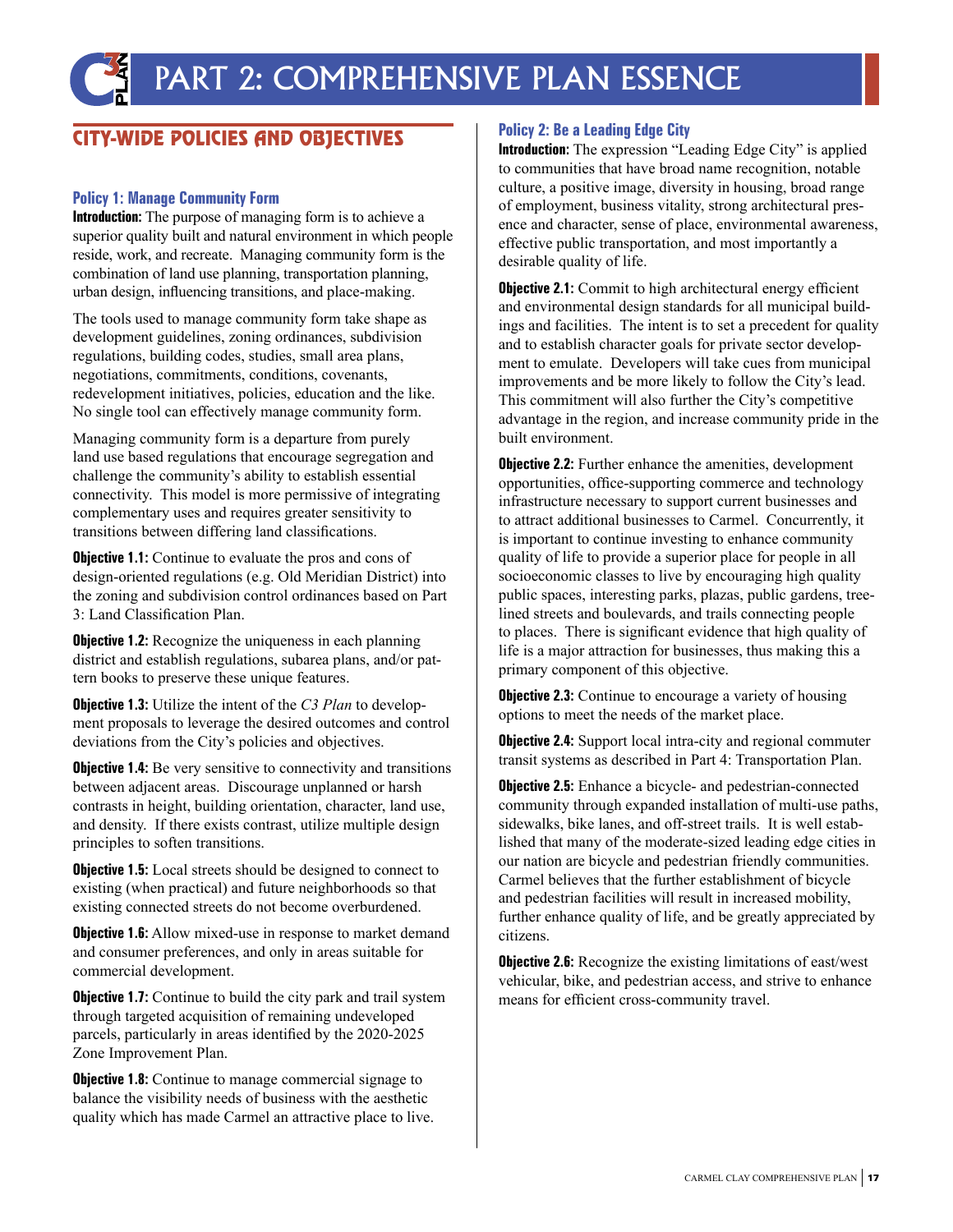

#### **Policy 3: Perpetuate Economic Vitality**

**Introduction:** Vitality is defined in many ways, including job growth, quantity of jobs, quality of jobs, proliferation of commerce, entrepreneurship, investment in property, redevelopment, length of commitment, and degree of risk being taken. Carmel has strong economic vitality today, and furthering that trend is of great interest and importance. This section addresses the objectives that Carmel will utilize to perpetuate economic vitality.

**Objective 3.1:** The City will strive to further the "Carmel" brand as a great place to live, work and raise a family. The City has already established a notable degree of branding; branding being positive name recognition and impression. Branding of a community is important when trying to attract quality employers and businesses. For instance, wellrespected retail businesses want to be located in well-known communities.

**Objective 3.2:** Encourage mixed-use developments where appropriate. Single-use developments tend to lack vitality during off-peak times. Mixed-use developments such as Providence at Old Meridian often combine commercial and residential uses into a single node. This type of development encourages daytime vitality from employment and commerce activity, and nighttime vitality when people come home from work. Also, this development pattern better utilizes land by allowing compact urban form.

**Objective 3.3:** Encourage owners through zoning amendments to retrofit existing single-use centers into mixed-use centers. This encourages both daytime and nighttime vitality and creates a compact urban form.

**Objective 3.4:** Utilize technology to efficiently communicate City projects and initiatives to the public. Expand existing lines of communication to reach more households and gain more public input. Modernize the City's website to accommodate this objective.

**Objective 3.5:** Clarify and streamline development procedures and processes. Simplify the development process without lessening standards, expectations, or results. Create incentives for development that exceeds expectations and standards.

**Objective 3.6:** Plan for local and regional transit by encouraging transit opportunities in new developments where it would benefit the community. The City should commission a study to determine the best transit corridors for local transit and how best to interface a regional system. Such a study should also analyze how the City would form and benefit from improved transit options.

**Objective 3.7:** Promote the advancement of technology to support city-wide commerce, the workplace, and home enterprise.

**Objective 3.8:** Continue to improve overall telecommunication in partnership with local providers to ensure that cable based and wireless opportunities are maximized. The City should commission a telecommunications master plan to ensure the highest quality system network.

**Objective 3.9:** Promote Carmel City Center and the Regional Performing Arts Center by marketing them as community and regional destinations. Continue efforts to ensure that properly scaled infrastructure is in place for vehicles, bicycles, and pedestrians to easily access the Carmel City Center area from all directions, including from U.S. 31 and Keystone Parkway.

**Objective 3.10:** Continue to build upon the economic benefits of the U.S. 31 Corridor by further maximizing its development potential. Encourage new buildings to be constructed of high quality materials at the maximum building heights allowed and encourage parking areas to be structured for the most efficient use of land in the corridor.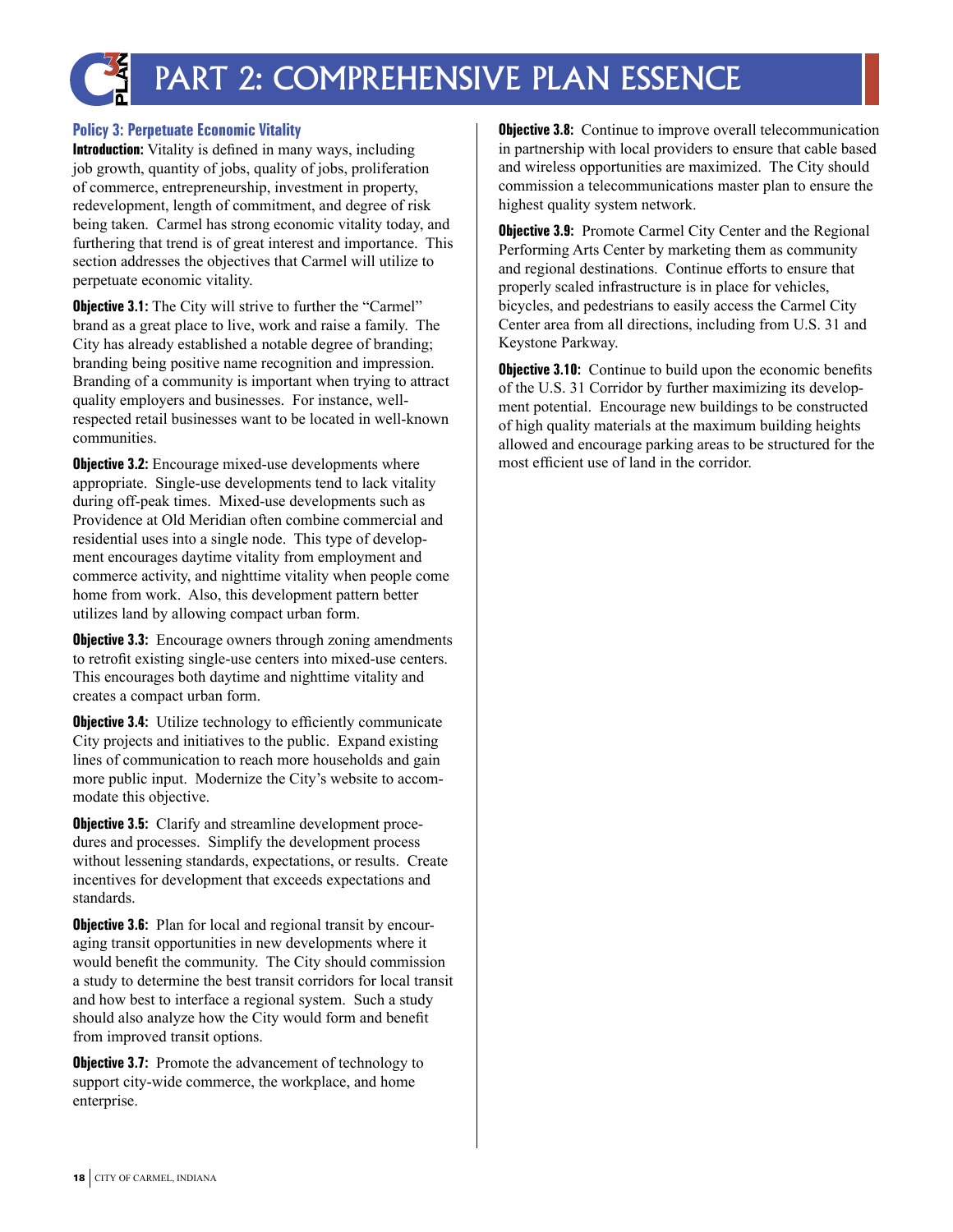

#### **Policy 4: Be a City of Neighborhoods**

**Introduction:** Neighborhoods are an essential component of community which helps build and/or reinforce the fabric of a city. Traditionally, neighborhoods were not recognized by each individual development's name as they are now. Rather, neighborhoods were determined by major physical boundaries; included a mix of housing styles; and were within walking distance to neighborhood service centers, schools, and parks which gave neighborhoods identity. This document encourages planning for neighborhoods, in the traditional sense, and also protects these neighborhoods.

**Objective 4.1:** Carmel is desirous of achieving the quality of life benefits derived from the principles of traditional neighborhood design principals, in all neighborhoods including those within the context appropriate to and respectful of each location, whether estate, suburban, or urban.

**Objective 4.2:** The City believes it necessary to conduct planning in greater detail in critical subareas and corridors. For this reason *Part 5: Critical Corridors and Subareas* was created to house those planning exercises within the *C3 Plan*. These small area plans are important in communities with redevelopment pressures and in rapidly growing areas. Oftentimes, critical corridor and subarea plans can better address transitions, connectivity, and development form. They can also address character goals and emphasize to developers a more exact idea of what the resident wants, what the market can yield, and what the City expects.

**Objective 4.3:** Establish neighborhood identity based on physical boundaries rather than by each development's name. Neighborhoods are more than each development project. A concerted effort should be established to determine neighborhood boundaries throughout the City, and then promote their identity and boundaries.

**Objective 4.4:** Build upon existing neighborhood facilities and services, such as parks, schools, fire stations, and churches to help define and maintain neighborhood identity and vitality.

**Objective 4.5:** Consider and encourage "third places" (informal meeting places or the social surroundings which are separate from the two usual environments of home and workplace) and neighborhood support centers as building blocks for neighborhoods. Every trip to the store should not be a mandatory drive in a car. Residents should be able to access daily goods and services by walking or bicycling, thereby having the opportunity to conserve energy, improve health, and protect the environment. The City should embark on a "corner store" initiative to define the best locations and distribution of neighborhood support centers.

**Objective 4.6:** Disallow incompatible site and building designs and excessive quantity of neighborhood support centers. Assure that neighborhood support centers provide amenities and land uses that enhance quality of life and convenience, and respect nearby residences with quality architecture, landscaping, and appropriate transitions. Also assure that they are not a destabilizing feature by adopting design regulations and through implementation of a "radius policy" that prohibits more than one center within proximity to another.

#### **Policy 5: Be an Adaptable City**

**Introduction:** Being an adaptable city is critical in the evolution of a community. Too many communities do not adapt to local, regional, and national influences and suffer from the lack of flexibility.

**Objective 5.1:** Carmel will regularly reevaluate the local, regional, and national influences that affect development success and vitality. The City will also strive to predict the next evolutions in development to better recognize whether they would have a positive or negative effect on the City.

**Objective 5.2:** Periodically review and revise the Land Classification Plan Map to adapt to changes in the built environment, evolutions in community values, changes in community policies, and to respond to critical corridor and subarea plans.

**Objective 5.3:** Continue to recognize, plan, and update critical corridors and subareas.

**Objective 5.4:** Enhance the Monon Greenway to support and further encourage its use as a non-motorized commuter route by widening and separating bicyclists and pedestrians in the most heavily used areas. Also, actively plan and implement a system of feeder/branch trails and paths to allow more convenient and safe connection to nearby residential and employment areas.

**Objective 5.5:** Adapt the Monon Greenway and adjacent development between City Center and the Arts and Design District into an urban trail destination with its own character and sense of place.

**Objective 5.6:** Target for acquisition undeveloped parcels adjacent to the Monon Greenway for future park sites.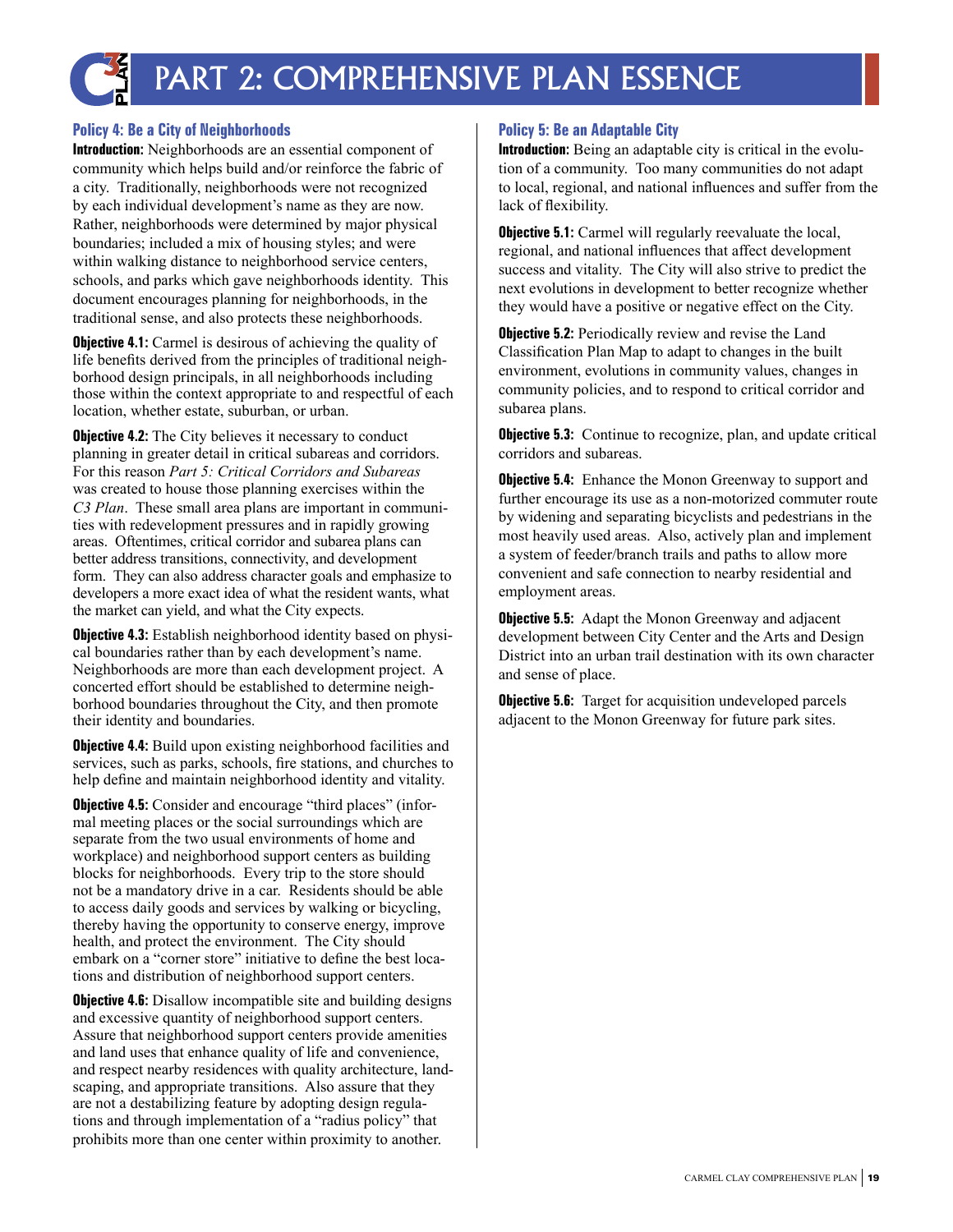

#### **Policy 6: Inspire Community Character**

**Introduction:** Community character is the quality(ies) and feature(s) of a neighborhood, district, or the entire community that distinguish it from other areas. Community character is desired and often helps build local pride, encourages investment, and improves quality of life.

**Objective 6.1:** Discourage homogeneous development and corporate brand prototypical architecture. In residential areas, architectural guidelines should be instituted to discourage monotonous development. Commercial and residential areas should be subjected to architectural standards that require unique and appropriate designs fitting Carmel's character goals.

**Objective 6.2:** Promote a unique community with unique neighborhoods and subareas. Already the City's infrastructure and planning investments are bearing fruit in the Old Town Arts and Design District. The community will identify appropriate character goals, subareas, and neighborhood boundaries for the East, North Central, South Central, and West Carmel Districts.

**Objective 6.3:** Encourage high quality and well designed landscaping to help beautify the City and promote healthful environments.

**Objective 6.4:** Promote the planting and care of canopy trees throughout Carmel. Encourage their placement even in urban streetscapes, parking lots, and other enclosed areas by promoting proper soil volumes and/or the use of constructed soil technologies. Canopy trees are desired because they add a great deal of character and comfort to the built environment. Additionally, they also provide relief from heat, soften noise and light, help purify the air we breathe, reduce stress, and increase property values. This is a particularly important objective because so many mature trees are lost through development.

**Objective 6.5:** Promote the use of public art in both public spaces and within private developments. Also, encourage designers to include public art in their buildings and surroundings.

**Objective 6.6:** Enable healthy choices through the use of innovative design and planning. For instance, provide pedestrian access to parks, recreation, schools, the workplace and amenity centers so that people do not have to use their cars. Also, designing structures to capture natural light and air enhances healthy lifestyles.

**Objective 6.7:** Encourage electrical utility lines to be buried throughout the community, especially in urbanizing areas. Care must be given to the location of underground transformer boxes so pedestrian infrastructure is not precluded by conflicts with power facilities.

**Objective 6.8:** Protect the character, safety, and function of the Monon Greenway.

**Objective 6.9:** Enhance the aesthetics of employment and vitality districts by requiring parking lots to be located at the rear and side of the property, or underground, thereby encouraging the architecture to be the dominant feature.

#### **Policy 7: Inspire Environmental Awareness**

**Introduction:** Being environmentally aware includes understanding the benefits of protecting natural areas, emphasizing use of native plant material into the urban environment, reducing energy consumption, encouraging energy and natural resource conservation, and utilizing "green" building materials to lessen our impact on the environment.

**Objective 7.1:** Encourage the use of durable materials and construction methods that prolong the life of buildings. A paradigm shift is necessary to change the current 30-year life expectancy of commercial buildings and some production homes to a more substantial life expectancy. Carmel has already had some success in encouraging 100-year buildings. For instance, that standard is currently being applied to several buildings in the City Center and the Old Town Arts and Design District.

**Objective 7.2:** Continue the policy emphasizing that City vehicles be energy efficient and low emission cars and trucks. With the introduction of hybrid vehicles, the City now has a viable and visible means for improving the environment through energy conservation. Also, idling should be discouraged when possible.

**Objective 7.3:** Develop a bicycle network to allow nonvehicular trips to be made by encouraging small-scale and requiring large-scale employment nodes to install covered and secure bicycle parking, and shower and changing facilities for cycling commuters. Concurrently, ensure that adequate bicycling facilities exist to allow safe and efficient bicycle commuting.

**Objective 7.4:** The City should encourage use of water-saving devices, and request that citizens reduce water consumption by proper ("smart") lawn sprinkling and exploring alternative landscapes which require less water. Encourage rainwater (i.e. grey water) recycling to reduce potable water consumption.

**Objective 7.5:** Strongly encourage developers to build environmentally sensitive buildings, such as LEED (Leadership in Energy and Environmental Design) guidelines or similar programs. These "green" buildings conserve energy resources, provide more healthful inside environments, last longer, utilize products made from recycled material, and use products that can be safely disposed of or recycled when the building is eventually dismantled. Green buildings also strive to use local material to reduce the transportation impact. For instance, importing marble from overseas has an enormous environmental impact compared to delivering Indiana limestone from southern counties.

**Objective 7.6:** Set the precedent for environmental protection or re-vegetation when developing municipal facilities like parks, fire stations, and maintenance facilities.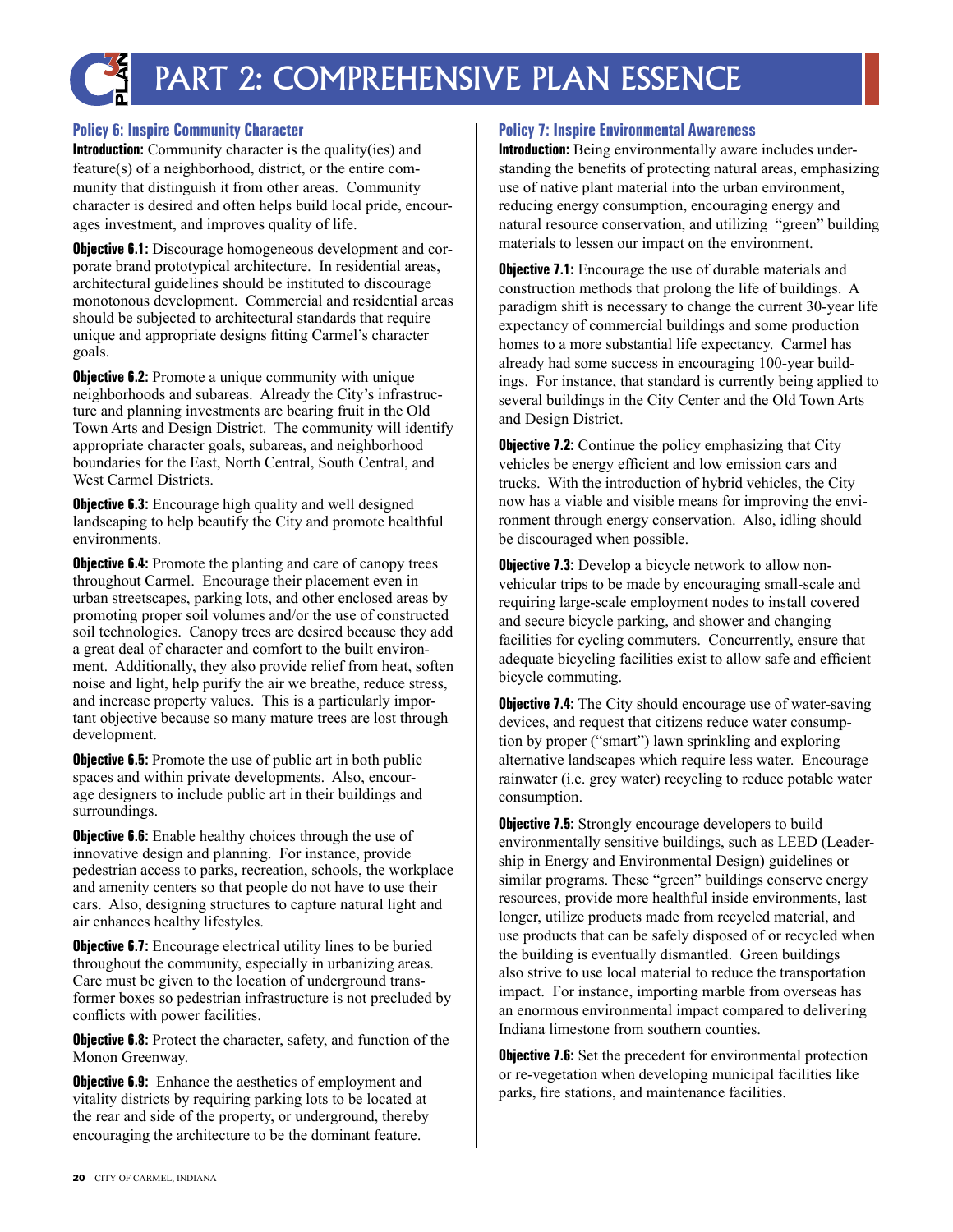

**Objective 7.7:** Continue to protect regional surface and ground water sources to ensure safe drinking water for Carmel and adjacent municipalities. Institute regulations that further protect the delineated wellhead protection areas from contaminants and land uses that have a higher risk of contaminating water resources.

**Objective 7.8:** Set the precedent for environmentally sensitive buildings when developing municipal facilities by striving for the highest feasible level of LEED certification. Also encourage other public entities to achieve the same.

**Objective 7.9:** Develop and maintain an Environmental Action Plan to implement actions that reduce pollution, conserve energy, and preserve the natural environment.

**Objective 7.10:** Explore the use of alternate sources of energy such as active solar, geothermal, and wind.

**Objective 7.11:** Reduce heat island effect by preservation of Carmel's urban forest and by encouraging the use surfaces that retard the absorption of heat.

**Objective 7.12:** Increase effectiveness of wastewater treatment and discharge by combining master plans of both sanitary sewer districts.

**Objective 7.13:** Reduce unnecessary removal of trees on lots, encourage preservation of mature trees, and require replacement of trees that have to be removed for development.

**Objective 7.14:** Promote the movement toward sustainable development and architecture. Encourage land developments and building designs that use or reuse land responsibly by discouraging patterns of sprawl, conserving potable water, reducing energy consumption, and utilizing reusable or recyclable materials. Encourage architects and designers to use green design standards, such as LEED (Leadership in Energy and Environmental Design), to promote sustainable and healthful buildings and neighborhoods for people to shop, work, eat, recreate, and live.

**Objective 7.15:** Due to increasing interest in redeveloping previously-developed areas, the City would like to conduct inventories, analyses, and cleanups of its brownfields. This will serve to facilitate redevelopment in several areas, as well as making the City healthier and more sustainable. The City will also be working with citizens and professionals to identify and prioritize brownfields.

#### **Policy 8: Inspire Healthful Living**

**Introduction:** Inspiring healthful living is a response to the obesity rate in Indiana and the Midwest, and also recognizes increases in cancer rates, lung diseases, heart disease, and stress related disorders.

**Objective 8.1:** Strive to provide multiple types of facilities for exercise, opportunities to immerse oneself into nature, sport facilities and leagues, access to recreation programs, access to health education programs, and encouragement to succeed in one's personal health goals.

**Objective 8.2:** Work corroboratively with local hospitals to offer outreach services, health and wellness clinics, screenings, classes, smoking cessation programs, dietary support, mental health clinics, immunization programs, and the like.

**Objective 8.3:** Encourage mixed-use, compact development making it easier for people to walk or ride their bicycles. This will provide a healthy lifestyle by providing the option for exercise in people's daily routines.

**Objective 8.4:** Develop programs and improve infrastructure to encourage children to walk or ride their bicycles to school. This will increase their physical activity, improve their health, and will potentially reduce the automobile trips made to and from school.

**Objective 8.5:** Promptly work to obtain park land while undeveloped land is still available.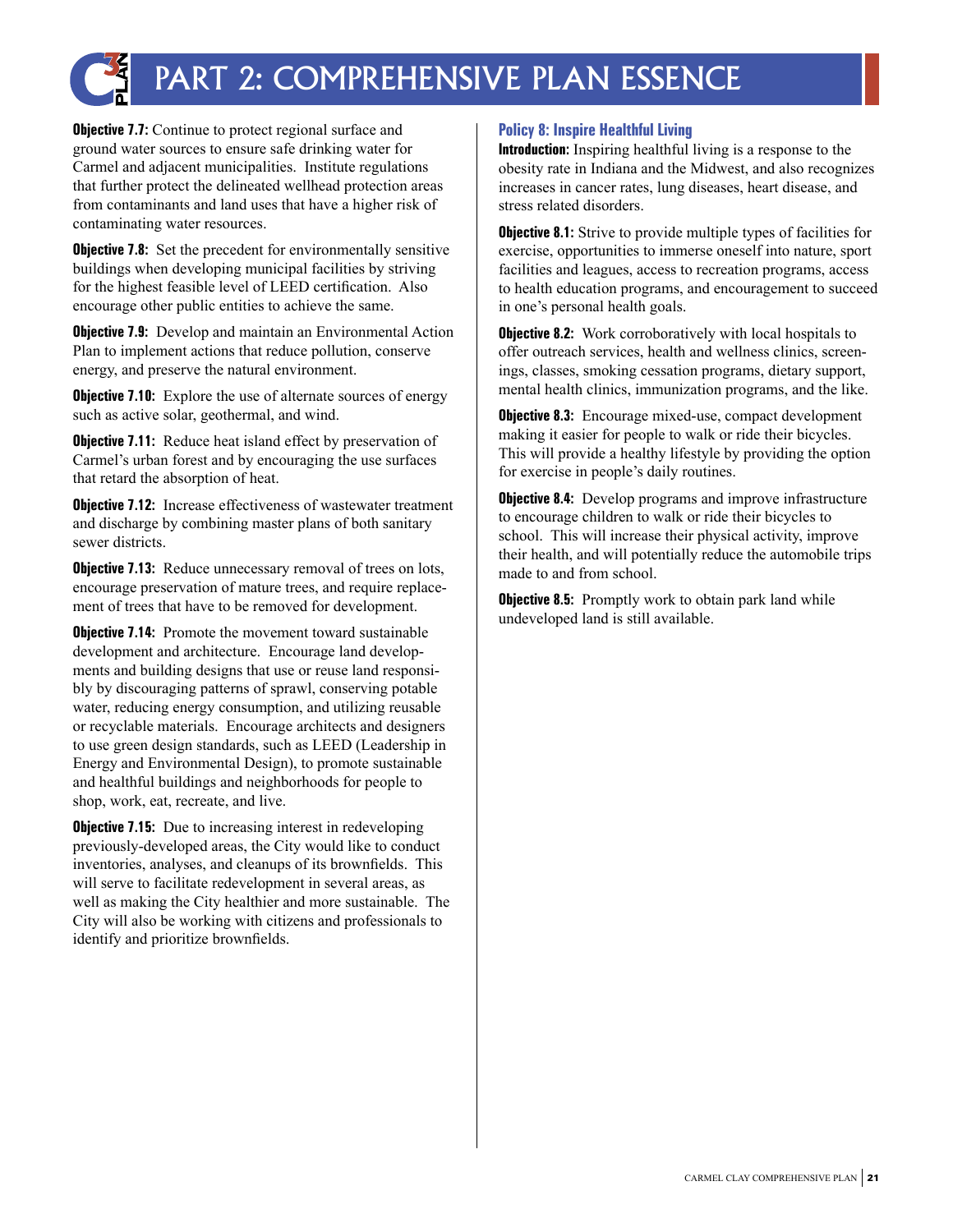### **EAST CARMEL POLICIES AND OBJECTIVES**

#### **Introduction**

The following sections convey the policies and objectives for the East Carmel District. It is important to note that these sections share some of the same policy headings as the City-Wide section, but the content is specific to East Carmel.

#### **Policy 1: Manage Community Form**

**Objective 1.1:** Protect the integrity of the suburban form and land uses. East Carmel is an area where redevelopment of residential districts is discouraged, and where investment in single-family homes is strongly encouraged. The City will identify projects, policies, and programs that will maintain the existing stability and encourage investment by homeowners.

**Objective 1.2:** Allow neighborhood service nodes in context appropriate areas. The objective of these nodes is to allow limited neighborhood-serving commercial, mixed-use, and public amenities within walking distance to residents living in surrounding suburban neighborhoods. Lighting, parking, architecture, landscaping, size of buildings, and bicycle and pedestrian facilities will be strictly regulated to help ensure the nodes blend in with existing residential uses.

#### **Policy 2: Be a Leading Edge City**

**Objective 2.1:** Embrace the White River Greenway and off-street trail to provide another notable linear park and non-motorized transportation corridor which connects parks as well as acting as the foundation for a larger, regional greenway. More off-street trails are expected to contribute to the overall network of paths, especially in the natural corridor of the White River.

**Objective 2.2:** Promote a high quality mixed-use neighborhood development on the Legacy property, achieving the same recognition as the Village of WestClay. Unique uses or a combination of uses should be designed into the context of the natural environment and surrounding suburban development.

**Policy 3: Perpetuate Economic Vitality** (no additional objectives apply to East Carmel)

**Policy 4: Be a City of Neighborhoods** (no additional objectives apply to East Carmel)

#### **Policy 5: Be an Adaptable City**

(no additional objectives apply to East Carmel)

#### **Policy 6: Inspire Community Character**

**Objective 6.1:** Reinforce suburban character including treelined curvilinear streets, sidewalks separated by tree lawns, and neighborhood parks. Also, maintain the dominant presence of high quality single-family residential form.

**Objective 6.2:** Allow density transitions from single-family residential form along East 96th Street and 146th Street , but encourage context sensitive buffer development along these corridors to help soften the visual impact to lower density residential neighborhoods.

#### **Policy 7: Inspire Environmental Awareness**

**Objective 7.1:** Aggressively protect the riparian corridor and floodplain along the White River from encroachment.

**Objective 7.2:** Continually monitor mining practices to ensure balance between the legitimate needs of the resident and regional need for local materials. Also, encourage reclamation planning for quarry sites to better coordinate public facilities and infrastructure improvements, and public recreation or residential opportunities.

**Objective 7.3:** Expand East Carmel bicycle and pedestrian infrastructure, especially in areas adjacent to institutional nodes such as schools and churches, and neighborhoodserving commercial.

**Objective 7.4:** Establish an East Carmel recycling and hazardous materials drop-off station in conjunction with the City's sewage treatment facility.

**Objective 7.5:** Locate an East Carmel satellite facility for Carmel Street Maintenance and other public services. This will help conserve fuel and distribute manpower more equally over the community.

#### **Policy 8: Inspire Healthful Living**

(no additional objectives apply to East Carmel)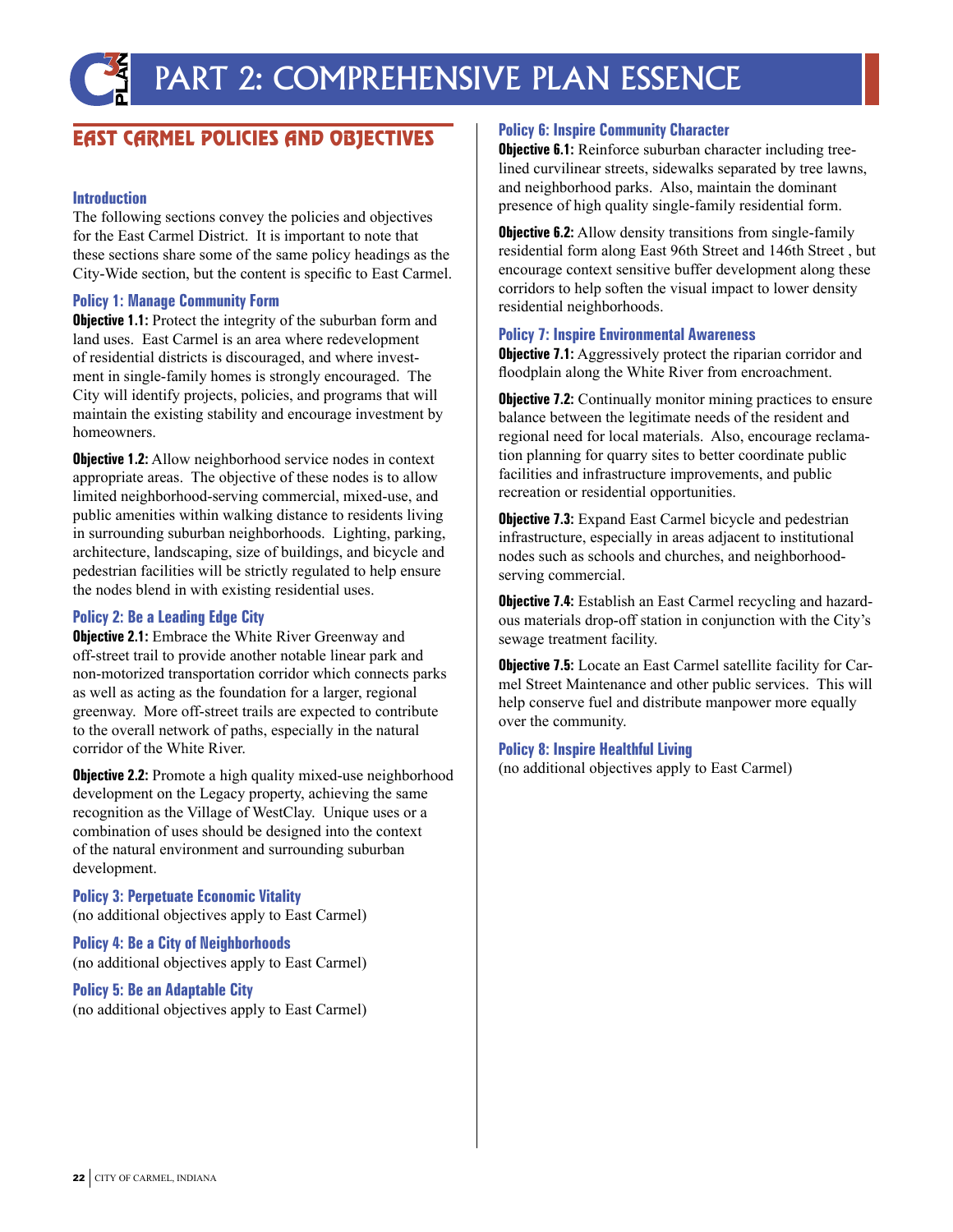### NORTH CENTRAL CARMEL POLICIES AND OBJECTIVES

#### **Introduction**

The following sections convey the policies and objectives for the North Central Carmel District. It is important to note that these sections share some of the same policy headings as the City-Wide section, but the content is specific to North Central Carmel.

#### **Policy 1: Manage Community Form**

**Objective 1.1:** Encourage pedestrian scale and walkability in new developments, infill and/or redevelopment.

**Objective 1.2:** Allow the tallest structures in Carmel to be in the City Center and along U.S. 31.

**Objective 1.3:** Encourage neighborhood-serving commercial in market-supported and consumer preferred locations that allow people to walk or bike from their jobs and homes to those amenities. The objective is to permit appropriate areas in the North Central Carmel District to have neighborhood-serving commercial development within a short walking or biking distance of residential and employment areas.

**Objective 1.4:** Protect stable single-family residential neighborhoods in North Central Carmel as much as possible through buffering, use of transitional design, strong code enforcement of property maintenance issues, targeted infrastructure investments (e.g. drainage, sidewalks, and street lights), and landscaping beautification projects.

**Objective 1.5:** Strive for additional street connectivity in North Central Carmel. The City should strive to connect streets when new development or redevelopment occurs, especially those linkages shown on the Thoroughfare Plan Map.

**Objective 1.6:** Encourage connectivity to and through North Central Carmel by establishing bicycle and pedestrian facili- ties across Meridian Street and Keystone Parkway.

#### **Policy 2: Be a Leading Edge City**

**Objective 2.1:** Establish a well-designed, pedestrian-friendly (including bicycle-friendly) and vital downtown. To allow vitality, incorporation of market-supported residential and office uses may be allowed in upper floors. All ground floors should be designed for pedestrian comfort and interaction.

**Objective 2.2:** Promote a high quality employment corridor and technology park along U.S. 31 by discretely integrating employment-serving commercial uses in existing buildings or in small nodes to allow workers to walk to restaurants and other businesses suitable for such a subdistrict. Also allow for a broader mix of uses, including additional residential and service retail.

**Objective 2.3:** Encourage new buildings along Carmel Drive and City Center Drive to be a minimum of two stories in height.

**Objective 2.4:** Promote the Arts and Design District and the Carmel Performing Arts Center.

**Objective 2.5:** Plan for the integration of transit stops near City Center, Merchants Square, and the U.S. 31 Corridor.

**Objective 2.6:** Explore opportunities to introduce additional higher education opportunities into North Central Carmel, if only a single building or satellite classes.

**Objective 2.7:** Promote and enhance the Monon Greenway as a non-motorized transportation corridor. Widen the trail in high use areas to accommodate separated bicycle and pedestrian lanes to create more trail capacity for both recreation and transportation needs.

#### **Policy 3: Perpetuate Economic Vitality**

(no additional objectives apply to North Central Carmel)

#### **Policy 4: Be a City of Neighborhoods**

**Objective 4.1:** North Central Carmel should be planned as a collection of neighborhoods applying traditional neighborhood design principles to connectivity, transitions, location of neighborhood-serving commercial, bicycle- and pedestrian-friendly features, and the like.

**Objective 4.2:** Endeavor to plan neighborhoods, transitions, boundaries, and service areas through more detailed subarea plans.

#### **Policy 5: Be an Adaptable City**

(no additional objectives apply to North Central Carmel)

#### **Policy 6: Inspire Community Character**

**Objective 6.1:** Where appropriate, reinforce established character in North Central Carmel.

**Objective 6.2:** Encourage signature buildings on prominent sites to enhance the district's character. Signature buildings can be private or public buildings, but must have architectural flair and be built from durable materials.

**Objective 6.3:** Establish a Public Art Master Plan. Include artists in the design process of public spaces.

#### **Policy 7: Inspire Environmental Awareness**

**Objective 7.1:** Where possible, locate new public parks on land adjacent to or within a short walk from the Monon Greenway.

**Objective 7.2:** Tree areas should be conserved and should be evaluated as part of an overall urban forest network, especially in small parks and squares.

**Objective 7.3:** Promote compact urban form with densities that support multi-modal transportation.

**Objective 7.4:** Continue to enhance the City Recycling Facilities at the Housing Hazardous Waste Center by increasing recycling options and adjusting hours of operation to make it more convenient for people to recycle.

#### **Policy 8: Inspire Healthful Living**

(no additional objectives apply to North Central Carmel)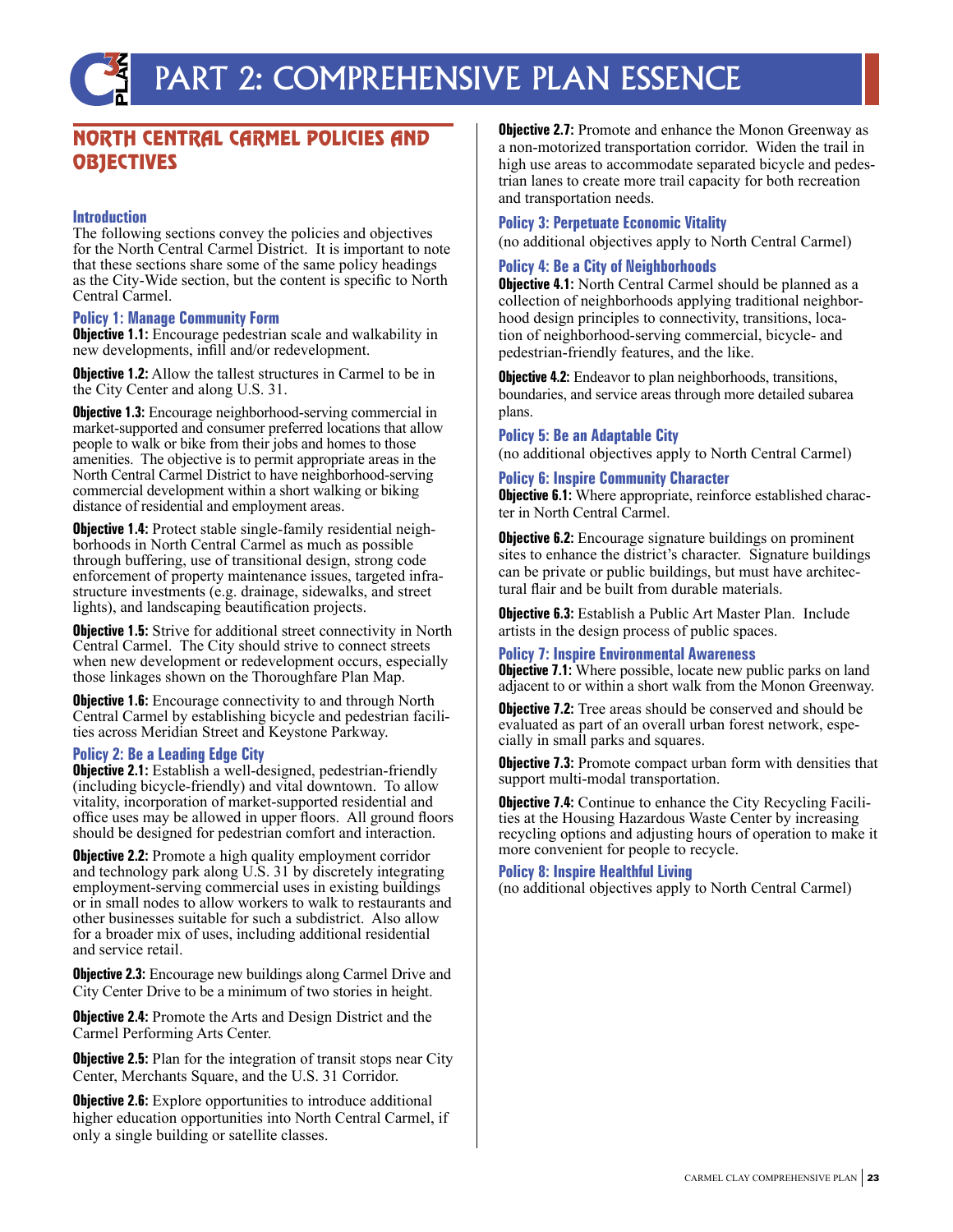### SOUTH CENTRAL CARMEL POLICIES AND **OBJECTIVES**

#### **Introduction**

The following sections convey the policies and objectives for South Central Carmel. It is important to note that these sections share some of the same policy headings as the City-Wide section, but the content is specific to South Central Carmel.

#### **Policy 1: Manage Community Form**

**Objective 1.1:** Allow the careful integration of neighborhood service nodes and the advancement of Home Place's commercial area to better serve the South Central Carmel neighborhoods and the employment corridor along I-465.

**Objective 1.2:** Protect stable single-family residential neighborhoods in South Central Carmel as much as possible through buffering, use of transitional design, strong code enforcement of property maintenance issues, targeted infrastructure investments (e.g. drainage, sidewalks, and street lights), and landscaping beautification projects.

**Objective 1.3:** Strive for additional street, bicycle and pedestrian connectivity in South Central Carmel.

**Objective 1.4:** Allow greater development intensity on the north, west, and south edges of the district to serve as a transition from more intensely developed areas.

**Objective 1.5:** Carefully transition from the intense fringe areas mentioned in Objective 1.4 to single-family residential.

#### **Policy 2: Be a Leading Edge City**

**Objective 2.1:** Encourage reinvestment and maintenance of strong residential areas, so as to discourage redevelopment.

**Objective 2.2:** Promote a high quality employment corridor along U.S. 31 and I-465 and utilize zoning overlays, parks, and parkways to help buffer strong residential areas.

**Objective 2.3:** Strive for bicycle and pedestrian facilities to be installed throughout the South Central Carmel District, especially on the north, south and west edges of the district that abut more intensely developed areas. Also, strive for connectivity to Central Park and Monon Center.

**Objective 2.4:** Plan for the integration of a transit stop near the intersection of 96th Street and Keystone Parkway.

#### **Policy 3: Perpetuate Economic Vitality**

(no additional objectives apply to South Central Carmel)

#### **Policy 4: Be a City of Neighborhoods**

**Objective 4.1:** South Central Carmel should be planned as a collection of neighborhoods applying select traditional neighborhood design principles to the historic suburban form. Particularly, the principles of connectivity, transitions, and bicycle and pedestrian facilities would benefit this district.

**Objective 4.2:** Endeavor to plan neighborhoods, gateways, boundaries, and service areas through more detailed subarea plans.

#### **Policy 5: Be an Adaptable City**

(no additional objectives apply to South Central Carmel)

#### **Policy 6: Inspire Community Character**

**Objective 6.1:** Protect the existing character of the strong single-family neighborhoods in South Central Carmel.

**Objective 6.2:** Protect the residential character along Keystone Parkway and Westfield Boulevard, and maintain these corridors' existing tree canopies as part of an overall urban forest network.

**Objective 6.3:** Require significant numbers of canopy trees to be planted after development to maintain the substantial tree canopy that gives character to the South Central Carmel District and urban forest.

#### **Policy 7: Inspire Environmental Awareness**

**Objective 7.1:** Aggressively protect the Monon Greenway's tree-lined corridor and environmental features on the Central Park site.

**Objective 7.2:** Strongly encourage existing mature trees in the district to be preserved during development and redevelopment as part of an overall urban forest network.

#### **Policy 8: Inspire Healthful Living**

(no additional objectives apply to South Central Carmel)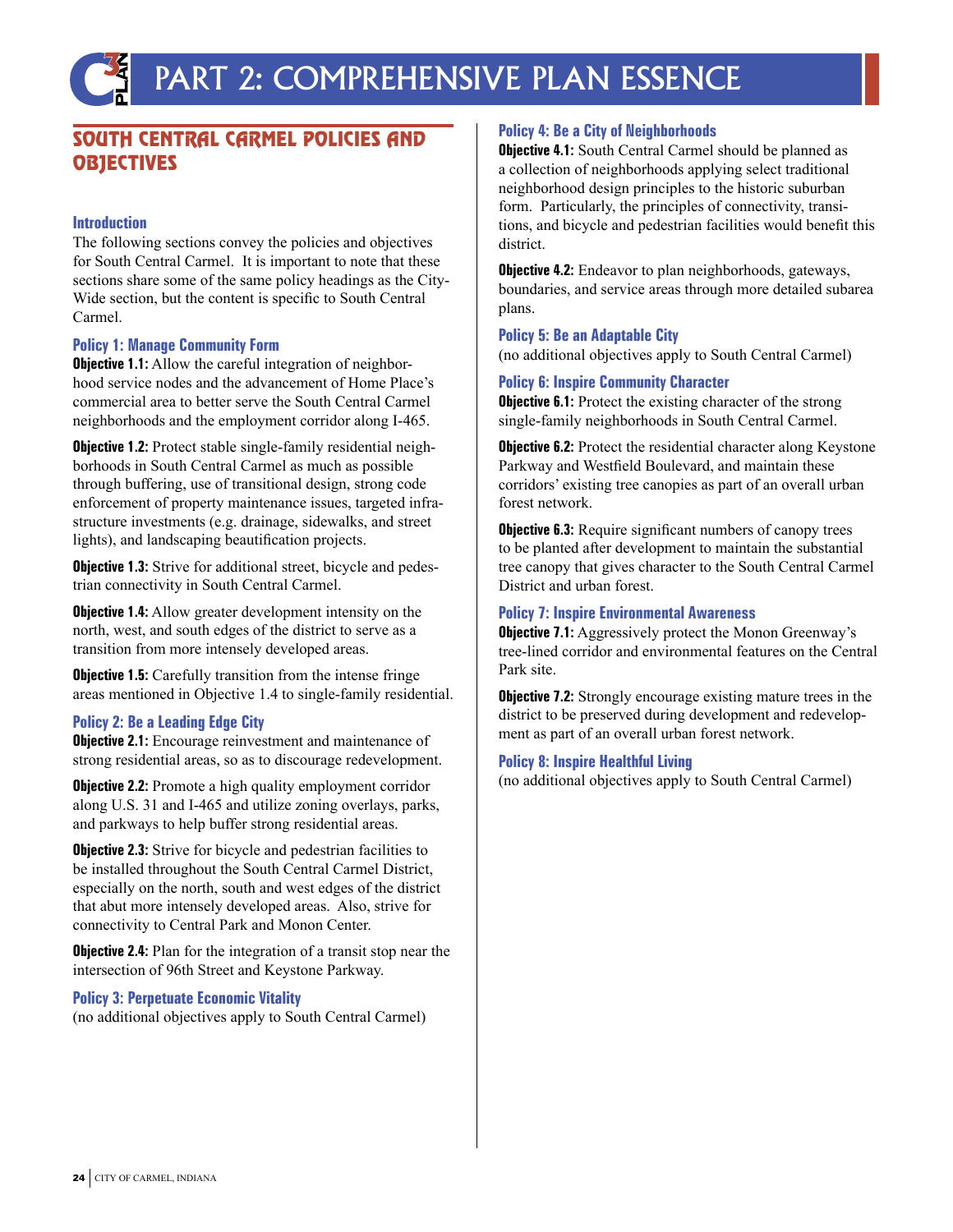### WEST CARMEL POLICIES AND OBJECTIVES

#### **Introduction**

The following sections convey the policies and objectives for West Carmel. It is important to note that these sections share some of the same policy headings as the City-wide section, but the content under each heading is specific to West Carmel and adds to other City-wide objectives.

#### **Policy 1: Manage Community Form**

**Objective 1.1:** Preserve the estate character of West Carmel by protecting large-lot residential areas and by requiring new subdivisions to have large setbacks from and quality landscaping along perimeter roads. Further, require extensive re-vegetation along perimeter roads and within each new development. A larger open space requirement should also be considered.

**Objective 1.2:** Conservation subdivisions and innovative residential community designs that protect vegetation, slopes and are non-monotonous in terms of architecture and material selection are preferred.

**Objective 1.3:** Subdivision connectivity and transitions between proposed developments and existing subdivisions should be scrutinized to a greater degree in West Carmel.

**Objective 1.4:** West Carmel has many non-connecting subdivisions. The proliferation of this pattern of development is more tolerable in this district; however, critical connections shown on the Thoroughfare Plan will be absolutely required. Although there is less emphasis on vehicular connectivity, bicycle and pedestrian connectivity will be strictly required. For instance, where road connectivity between a proposed development and an existing development is not required, bicycle and pedestrian connections will be required.

**Objective 1.5:** With the success of the Monon Greenway, other off-street facilities are in demand. West Carmel has an opportunity to utilize portions of several pipeline corridors for such a trail. These corridors are shown as off-street trails in the 2020 Vision Plan and in the Alternative Transportation Plan initially adopted in 2001, and are supported in the C3 Plan as well. Integrating this type of facility in some areas will be relatively easy, but in already built environments may prove to be more difficult.

**Objective 1.6:** Carmel should partner with neighboring Westfield and Zionsville to plan and implement a significant greenway along Little Eagle Creek.

**Objective 1.7:** Continue expansion of bicycle and pedestrian infrastructure to connect neighborhoods with schools, parks, WestClay's Secondary Core, and other destinations.

#### **Policy 2: Be a Leading Edge City**

**Objective 2.1:** Maintain and protect sub-areas in the City of Carmel for estate character housing. These areas are essential to attracting high quality businesses, providing the desired quality-of-life for senior employees.

**Objective 2.2:** Encourage more custom home developments to balance the housing inventory which has been slanting in recent years toward production homes. Custom home neighborhoods will also add character to West Carmel by reducing monotony. Concurrently, allow carriage houses and other compatible forms of accessory dwellings to provide flexibility and a range of housing options.

**Objective 2.3:** Adopt residential architecture standards to ensure compatibility, a high quality aesthetic, energy efficiency, and durability.

**Policy 3: Perpetuate Economic Vitality** (no additional objectives apply to West Carmel)

**Policy 4: Be a City of Neighborhoods** (no additional objectives apply to West Carmel)

**Policy 5: Be an Adaptable City** (no additional objectives apply to West Carmel)

#### **Policy 6: Inspire Community Character**

**Objective 6.1:** Reinforce rural character including tree lines, fence rows, barns, pockets of open space, and preservation of wood lots. Residential intensity can exist, but generally should not be obviously portrayed from perimeter roads.

**Objective 6.2:** Protect single-family residential character along West 96th Street between Spring Mill Road and Shelbourne Road.

**Objective 6.3:** Require commercial buildings along Michigan Road to be constructed of durable materials and designed to reflect "village" character. Continue to strengthen the existing zoning ordinance overlay to implement the requirements.

**Objective 6.4:** Require large setbacks and lot sizes, and only residential, institutional, and park uses along 116th Street from Spring Mill Road west to the Boone County Line. Utilize the existing zoning ordinance overlay to implement.

#### **Policy 7: Inspire Environmental Awareness**

**Objective 7.1:** Strive to protect woodlots, wetlands, and other valuable natural features in West Carmel. These features contribute to the district's rural character, but they also provide habitat for plants, birds, and other animals.

#### **Policy 8: Inspire Healthful Living**

**Objective 8.1:** Promptly work to obtain park land in the north western portion of Clay Township while undeveloped land is still available.